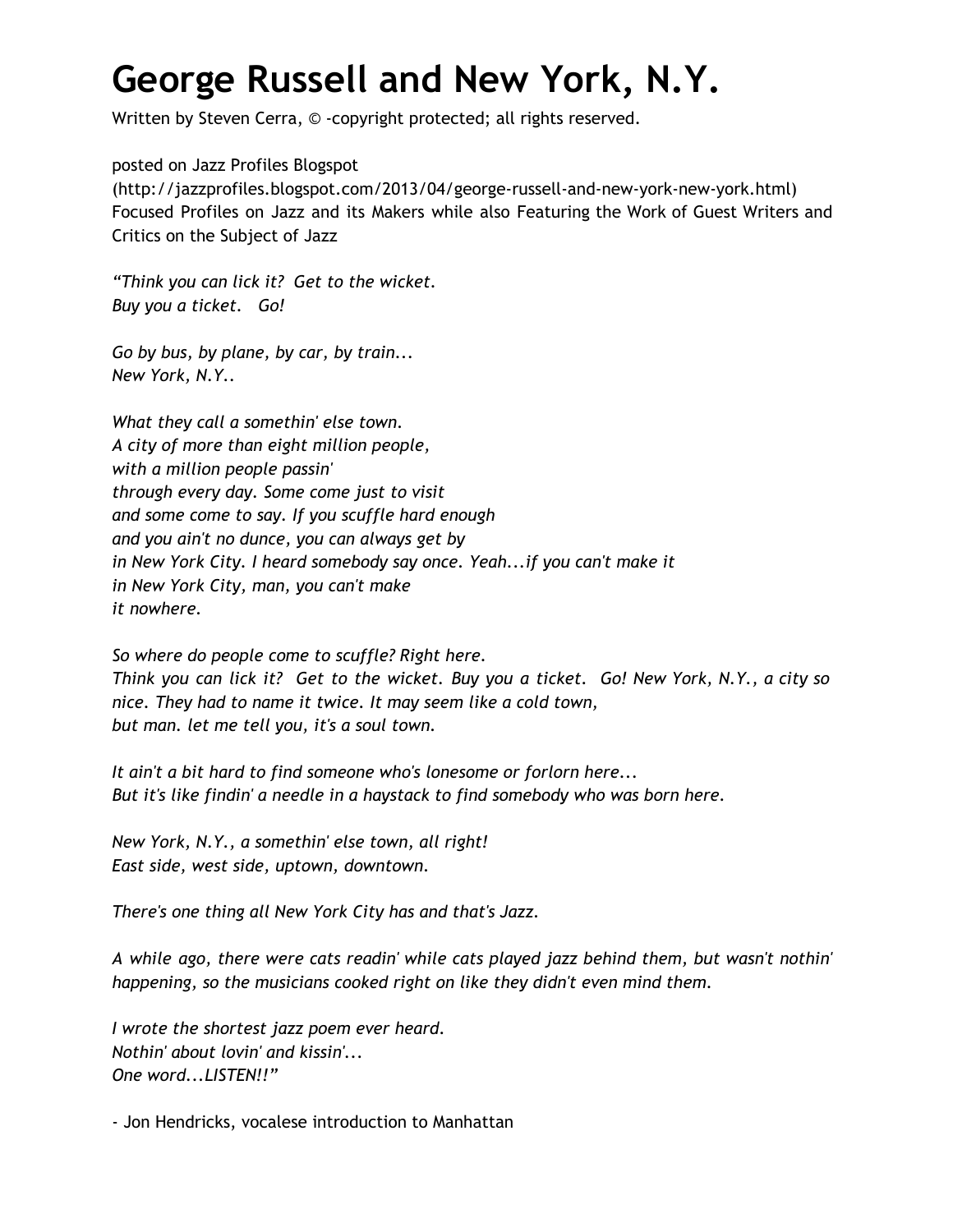With Milt Hinton's string bass and Charlie Persip playing brushes on snare drum in the background, Jon speaks these poem‐like lyrics on Manhattan, the opening track of George Russell's album New York, New York [Decca DL 9116].

Each time I listen to Jon's vocalese, the orchestral arrangement and the individual solos on this track, I am enthralled anew by the way all of these "moving parts" fit together so smoothly.

It is a magnificent piece of Jazz scoring.

"Manhattan" runs over 10 minutes and George uses the space well allowing for generous solos by trombonists Bob Brookmeyer and Frank Rehak, pianist Bill Evans, tenor saxophonist John Coltrane and trumpeter Art Farmer to be interspersed throughout his consistently swinging arrangement.

George's chart is constructed in segments which serve to launch each soloist. The band then drops out leaving the soloist accompanied only by the Milt Hinton's walking bass line for a chorus. The drummer joins in playing double time for the second chorus with the band returning to provide a background until the next solo is propelled forward.

Recorded in 1958, the arrangements on New York, New York were the first extensive showcasing of George system of voicing instruments which he termed – "The Lydian Concept of Tonal Organization."

\* \* \*

In his Visions of Jazz: The First Century, Gary Giddins provides the following background to, and description of, George Russell's Lydian Concept of Tonal Organization:

"Cycles and cycles within cycles are the meat of the matter. One could argue that jazz is a music based on cyclical motion, a strictly defined chorus, usually twelve or thirty‐two measures, repeated until a musical statement has been made. Cycles are fomented by radical evolutionary movements, each of which contains the seeds of its own destruction. One example: during the ferment of jazz activity in the '40s, when modern jazz, or bebop, was born, the intoxicating harmonic ingenuity of Charlie Parker and Dizzy Gillespie blinded sympathetic fans from recognizing the anti-harmonic implications of George Russell's modal composition, Cubana Be/Cubana Bop written for Gillespie's orchestra. In a day when Thelonious Monk's clattering minor seconds and rhythmic displacements were dismissed as the fumblings of a charlatan, Russell's work was appreciated as something of a sui generis novelty.

Russell codified the modal approach to harmony (using scales instead of chords) in a theoretical treatise that he says was inspired by a casual remark the eighteen‐year‐old Miles Davis made to him in 1944: "Miles said that he wanted to learn all the changes and I reasoned that he might try to find the closest scale for every chord.' His concept, published as the Lydian Chromatic Concept of Tonal Organization, is based on a perfect cycle of fifths generated by the Lydian mode, which sounds more complicated than it is. Russell was exploring relationships between chords and scales that would foster a fresh approach to harmony. Davis popularized those liberating ideas in recordings like Kind of Blue, undermining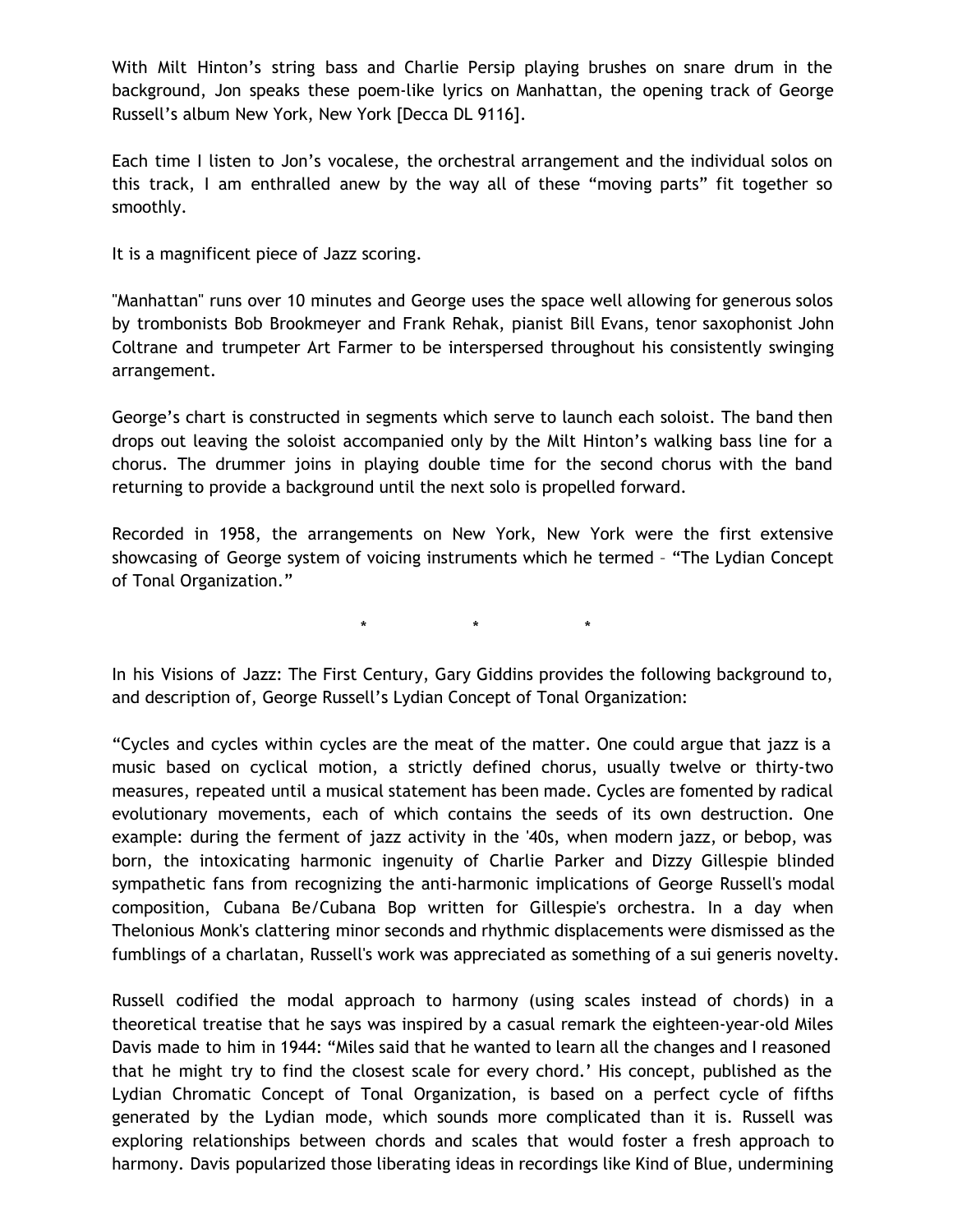the entire harmonic foundation of bop that had inspired him and Russell in the first place." [pp.5‐6]

Richard Cook and Brian Morton explain Russell's achievement this way in their Penguin Guide to Jazz on CD, 6th Ed.:

However important Russell's theories are, they are even now not securely understood. Sometimes falsely identified with the original Greek Lydian mode, The Lydian Chromatic Concept is not the same at all. In diatonic terms, it represents the progression F to F on the piano's white keys; it also confronts the diabolic tritone, the diabolus in musica, which had haunted Western composers from Bach to Beethoven.

Russell's conception assimilated modal writing to the extreme chromaticism of modern music. By converting chords into scales and overlaying one scale on another, it allowed improvisers to work in the hard‐to‐define area between non‐tonality and polytonality. Like all great theoreticians, Russell worked analytically rather than synthetically, basing his ideas on how jazz actually was, not on how it could be made to conform with traditional principles of Western harmony. Working from within jazz's often tacit organizational principles, Russell's fundamental concern was the relationship between formal scoring and improvisation, giving the first the freedom of the second and, freeing the second from being literally esoteric, 'outside' some supposed norm. [pp 1282‐83].

\* \* \*

In his Jazz Retrospect, Max Harrison offers the following insights into Russell's accomplishment:

Simply, he examined the entire harmonic resources of Western music, saw and systematized an entirely fresh set of relationships that had always been present within the traditional framework and which, as it were, only awaited discovery. Far from being a constricting set of regulations, Russell's precepts made available resources whose full possibilities, in the composer John Benson Brooks's words, 'may take as much as a century to work out'. And according to Art Farmer, trumpeter on many of these discs, the Lydian Concept 'opens the doors to countless means of melodic expression.

It also dispels many of the don'ts and can'ts that, to various degrees, have been imposed on the improviser through the study of traditional harmony.' Of course, it is necessary to remember Schoenberg's words, 'ideas can only be honored by one who has some of his own.' [emphasis, mine]

That is to say Russell offers no magic formula to transform mediocre soloists into good ones. But the gifted improviser is not the only one to benefit. These investigations led Russell to produce music that has strong individuality yet which is very subtle, that teems with invention but is absolutely consistent stylistically. And in the sheer variety of his thematic materials he surpasses all Jazz composers except Duke Ellington. [pp. 58‐59; paragraphing modified].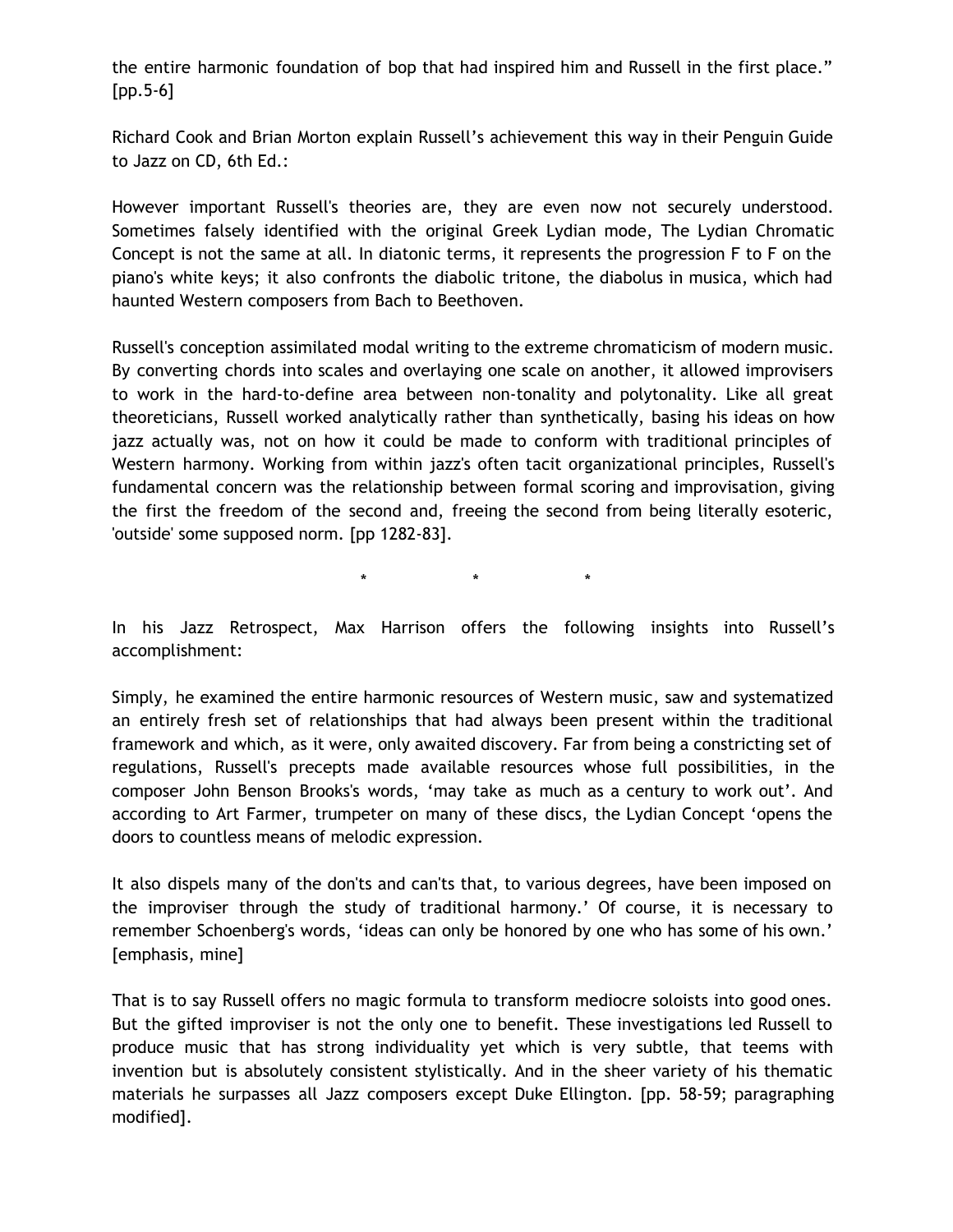In Jazz Matters: Reflections on the Music and Some Of Its Makers, Doug Ramsey offers this essay on George's work which he originally prepared in 1966 to air on Jazz Review, a program that Doug wrote, produced and broadcast on WDSU‐FM and WDSU‐AM in New Orleans:

"Over the next few programs we're going to consider the recorded work of George Russell, not only because his music is interesting, absorbing, listening, but because of his influence on the development of jazz in the sixties. Russell's impact, I believe, is more profound and widespread than is generally recognized, even by many musicians. It may well develop that he is having as great an effect on the course of jazz as any composer or arranger at work today, as important as that of such imitated innovators as John Coltrane and Ornette Coleman.

Russell believes that jazz must develop on its own terms, from within. He believes that to borrow the concepts of classical music and force jazz into the mold of the classical tradition results in something perhaps interesting, perhaps Third Stream music, but not jazz. Faced with this conviction that jazz musicians must look to jazz for their means of growth, Russell set about creating a framework within which to work. In 1953 he completed his Lydian Concept of Tonal Organization. The system is built on what he calls pan‐tonality, bypassing the atonal ground covered by modern classical composers and making great use of chromaticism. Russell explains that pan‐tonality allows the writer and the improviser to retain the scale‐based nature of the folk music in which jazz has its roots, yet have the freedom of being in a number of tonalities at once. Hence, pan-tonality.

That's a brief and far from complete summary of Russell's theory, on which he worked for ten years. It's all in his book, The Lydian Chromatic Concept for Jazz Improvisation, published by Concept Publishing Company.

Freedom within restrictions, however broad.

Discipline.

\* \* \*

Improvising Russell's way demands great technical skill. Listening to his recordings, one is struck by the virtuoso nature of the players. …. All that talk about concepts and theories and pan‐tonality and chromaticism may have led you to expect something dry and formidable. On the contrary, there's a sense of fun and airiness in the music. The humor is subtle and, I should add, more evident after several hearings. …

In 1959 there was a good deal of thought being given to the directions jazz would take and strong indications that one important departure would be along the path of freedom.

Russell was an invaluable guide along that path, providing the player a means of achieving greater freedom of expression without falling into licentiousness. The means was his Lydian Concept of Tonal Organization. It gave the improviser a theoretical base from which to play with fewer harmonic restrictions than in be bop. Even musicians who have never studied the theory have been influenced by it because it is a spirit that has moved through the music. In the close community of jazz musicians, new ideas spread rapidly. So, in a tangible sense, this was one of the first recordings of the so-called New Thing. It is a good demonstration of Russell's theory. But, theories aside, it is delightful music." [pp. 266‐267 and 269].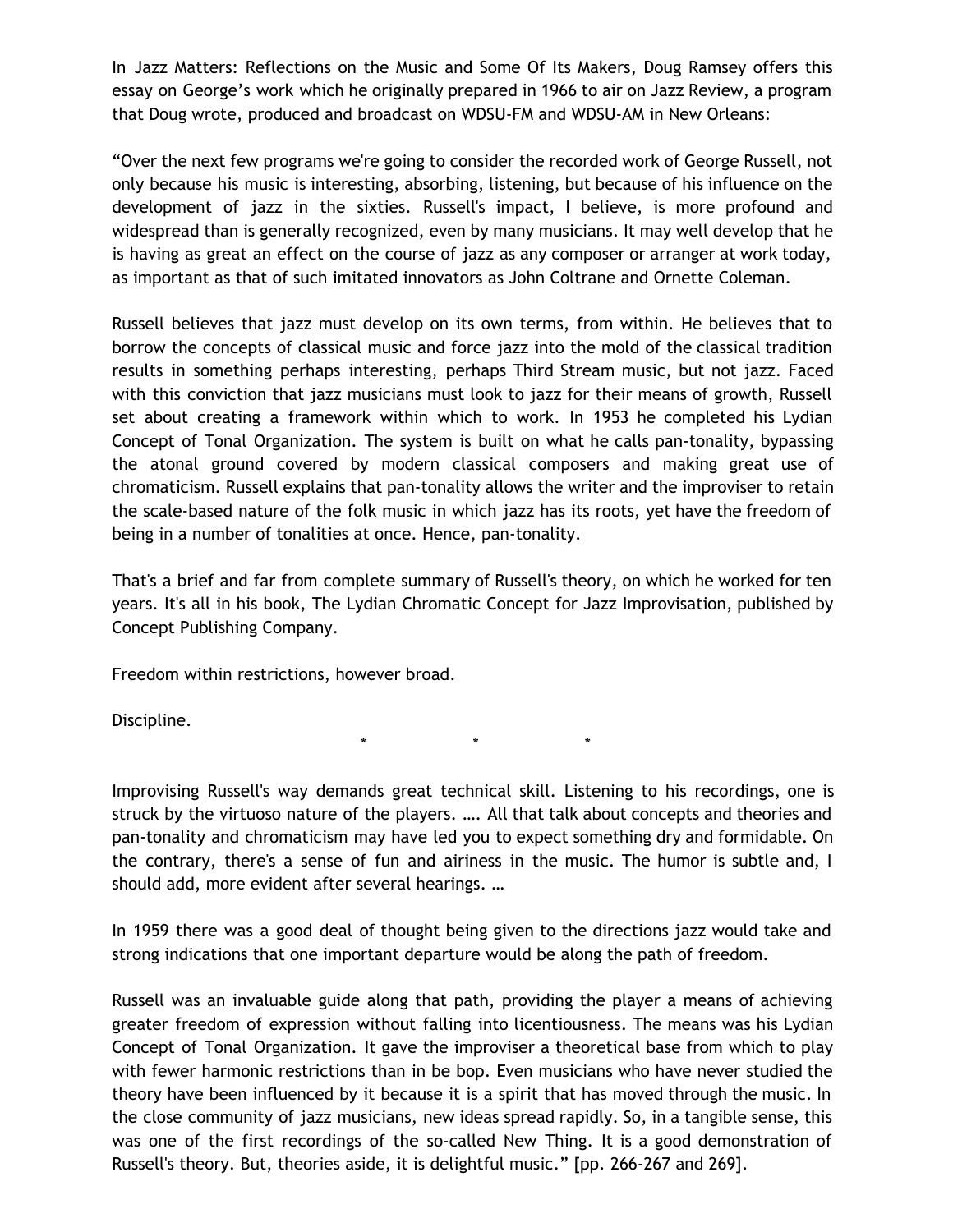Particularly germane to New York, New York is the following commentary by Burt Korall which served as the liner notes to the original LP:

"New York, N. Y.... the most fascinating address.

New York, N. Y. is a world unto itself, a world of tumult and silence, love and hate, towering buildings and tenements, big people and small... and the gradations between.

New York, N. Y. is a look up and live town, or a sigh, cry, die town; the big juicy apple that tempts and magnetizes, nourishes or consumes, but is never forgotten.

New York, N. Y. has a face of concrete that menaces those who have not found the key to her heart. And she is a woman—fickle, sometimes cold, warm to those who know her ways. It takes time to know and love her. She is not easy.

New York, N. Y. is always on the move; motion is native to her torso, and whether good or bad, profitable or not, it's there, day and night, like the beat of a tom-tom or a heart – faster by day, slower by night; pushing, easing time along.

New York, N. Y. has many moods. She broods and all her glitter is but a well spring for sadness. She is just as frequently happy, even frivolous, fresh and new, depending on your view.

New York, N. Y. is a blues/dues town. She can take and forsake ... and without conscience. In no time, her beauty can become unforgivable to those to whom she yields nothing.

New York, N. Y., a compound of all those that live within her arms, is liberal and bigoted, probing and disinterested. She is affected, phony, and unstintingly real. All these things and more ...

She is rich and poor—Sutton Place and Harlem, Madison Avenue and "The Village", Park Avenue and "Hell's Kitchen"; Brooklyn, the Bronx and Staten Island, too; all the boroughs and sections, streets and avenues, in sum, are New York, N. Y. ... and contribute to her heart, body and soul.

In essence, New York, N. Y. is people; each one important, each one in need of the other.

\* \* \*

New York, N. Y. is filled with the sounds of jazz.

Jazz musicians come pouring into New York, N. Y. 'Let's go to the Apple, man, that's where it is,' they cry, not realizing that the taste of it is reserved for only the equipped. Many return to their home hamlets disappointed; some, more than a little changed for being here.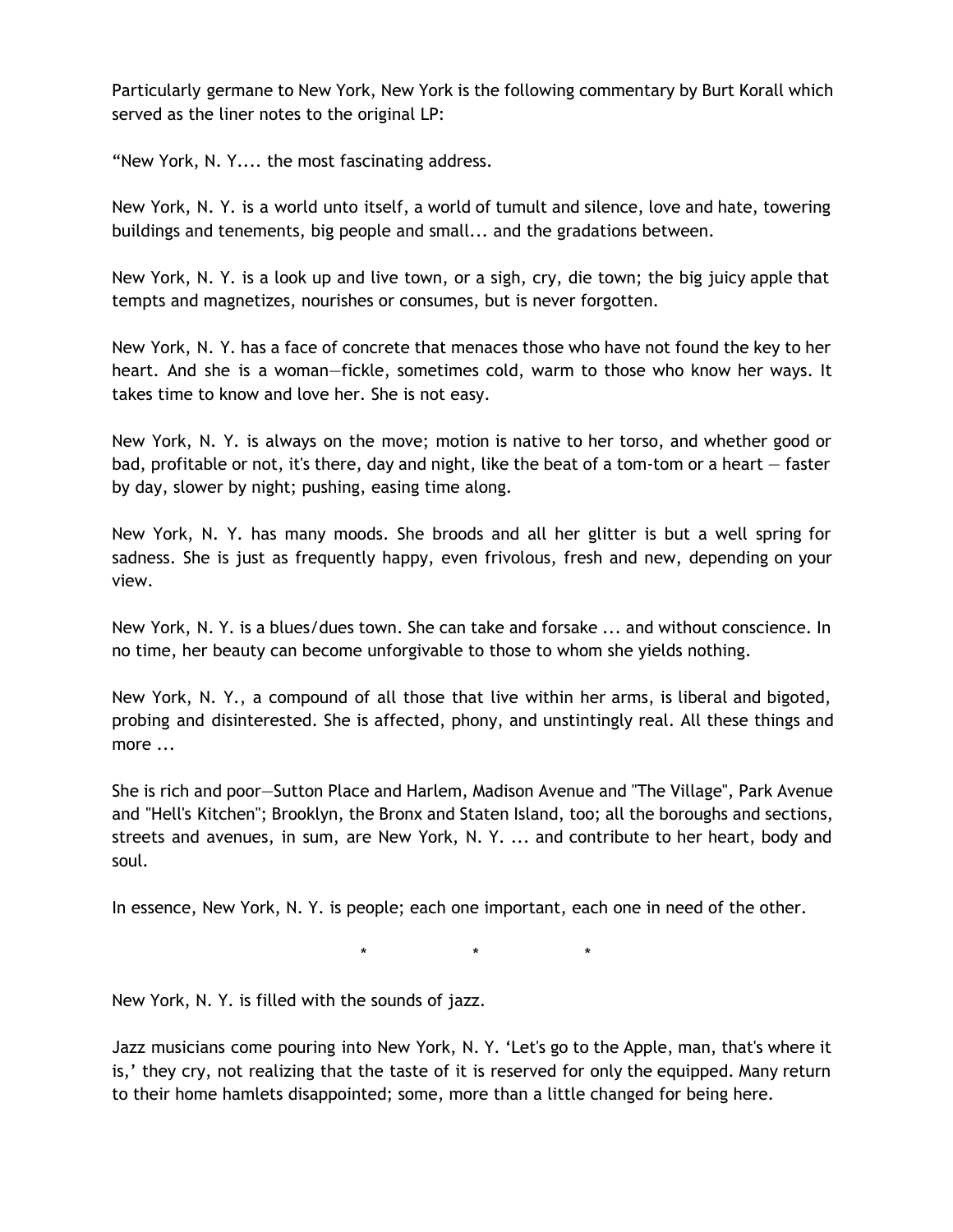New York, N. Y. is a cruel mistress. Bring her something new and she is torn between a desire to understand and an inclination to resist change. 'Prove it!' she tauntingly says to those who come to her bearing the future in their hands.

'New York, N. Y. is a challenge,' claims composer‐arranger George Russell. 'Youth comes here to accept the challenge.'

'I've had a running love affair with this town since I first saw her as a child,' he continued. "I'd rather sink here than swim anywhere else."

Born in Cincinnati, Ohio, on June 23, 1923, Russell's first manifestations of interest in music occurred in early adolescence. At 15, he was earning his living as a jazz drummer in a Cincinnati night club. At 17, on scholarship at Wilberforce University in Ohio, he was studying music and playing with The Collegians, the college dance/jazz band.

Shortly after his twentieth birthday, Russell left school, joined the Benny Carter band on drums, and came to New York.

'I got to hear Max Roach. He was too much,' Russell explained. 'Max had it all on drums. I decided that writing was my field.'

Returning home to Cincinnati determined to learn all he could about writing, Russell culled as much as he could from jazz writers around town. Proceeding by the 'trial and error' method, the budding writer used the house band at the old Cotton Club as a laboratory for his work. The band would play his arrangements and compositions, allowing him to err and correct, to progress.

Benny Carter was the first person of significance to take an interest in Russell's writing. In the course of one of his tours through Ohio, Carter passed through Cincinnati, heard one of Russell's compositions, liked it. and made a request for an arrangement of it for his band.

'It took me five months and a trip to Chicago,' Russell recalled in an interview with Down Beat Magazine, 'but I finally caught the band at a downtown theatre, and they rehearsed it. Benny was very happy with it, and on top of that he paid me for it.'

On recommendation, the young writer then wrote for Earl Hines and shows at the Rhumboogie and El Grotto clubs in Chicago.

In 1945, the height of the modern revolution in jazz, everybody was talking about Parker, Gillespie, Powell and Monk etc. and 52nd Street, the center of it all. All who could came to New York to see and hear. Some came to learn.

George Russell arrived in New York in 1945. He took a room on 48th Street and Sixth Avenue, four blocks from "Swing Street." He met and became closely associated with many of the key figures creating the upheaval. Miles Davis, Dizzy Gillespie, Charlie Parker and Max Roach, among others, were frequent visitors at his lodgings.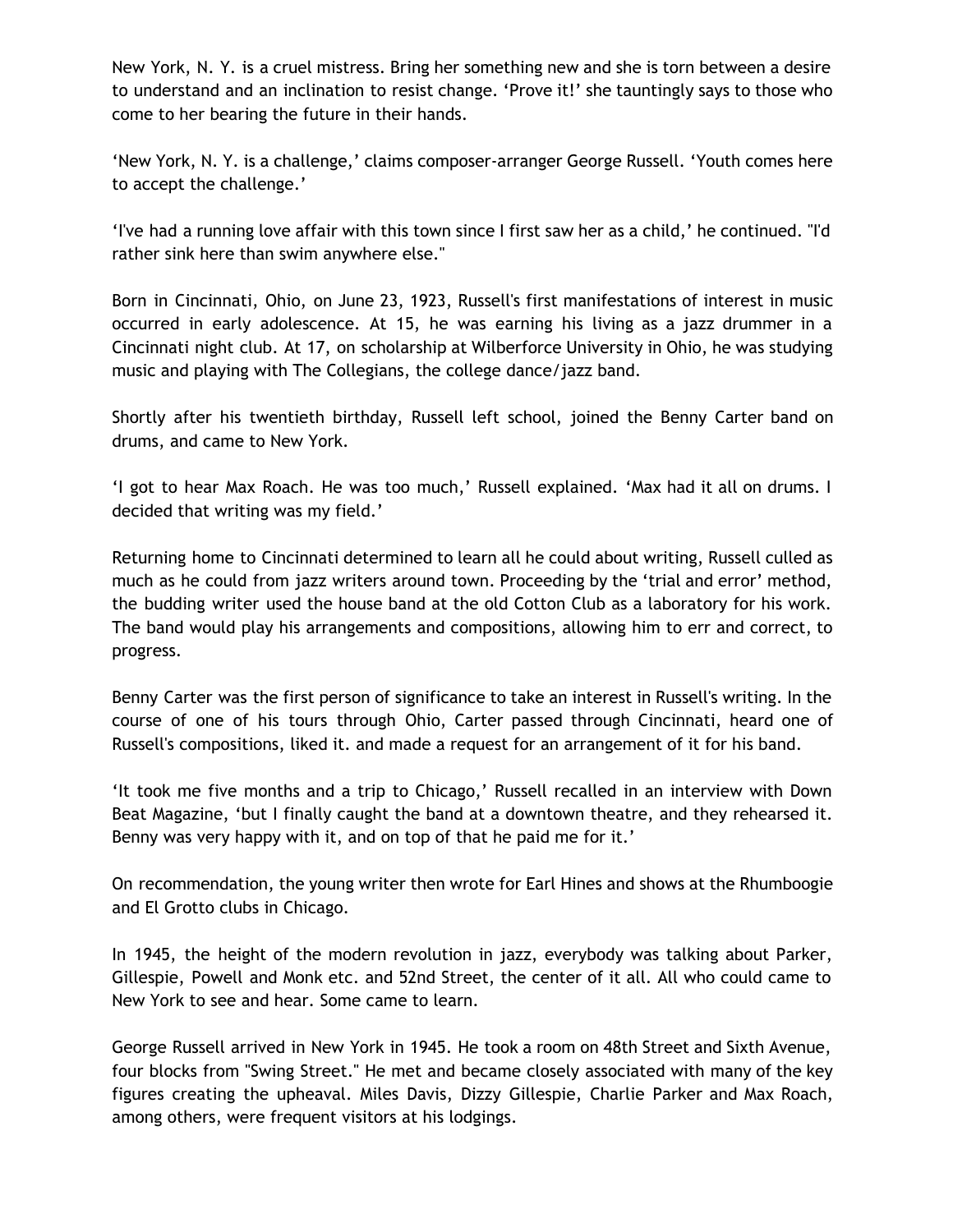'I began writing for Dizzy's big band,' Russell reports. 'I was learning. Just being on the scene and listening helped so much.'

Unexpectedly, illness interfered as the composer‐arranger was getting his start with Dizzy's band, and he entered the hospital. Unfortunate as illnesses are, this one cannot be considered in a completely negative fashion. During the 16 months spent in a hospital in the Bronx, Russell evaluated his position, found himself in need of further education, and began an intensive research into tonality. This resulted in the coming into existence of elements of his Lydian Concept of Tonal Organization, a thesis that would eventually free him, lend the facility for full expression.

Upon discharge from the hospital, Russell accepted an invitation to live at the home of Max Roach. He continued his investigations, staying on nearly a year.

'While working on my theory,' says Russell, 'I lived all 'round town—East Side, West Side. John Lewis and I roomed together for a time. He helped me to truly appreciate traditional classical music.'

Until the Lydian thesis was completed, Russell composed infrequently, and for short periods, at that. He would run into problems while working within his concept that had to be ironed out before he could proceed further. As progression was made toward his ultimate goal of freedom within his own set of disciplines, he became more and more the master of his materials.

Today, Russell is not bothered by composing problems for long; he is able to make any needed adjustments within his concept. Through extended study of music and himself, the composer has found his way into the open.

'My Lydian concept has changed my whole mode of life,' Russell explained. "It took years, but I now feel that I function logically. At last, I'm organized and ready. I realize that music, like life, must have an inner logic. George Endrey, a scientist friend of mine, taught me how mathematics relates to life and music. Without him, I would never have understood logic for what it is.'

'There are many others to whom I owe a great deal. The Gil Evans composer conclave of 1949‐50, composed of Gil, Gerry Mulligan, John Lewis, John Carisi and myself, opened my eyes to many things. Gil and John are special friends and have exercised more than their share of influence upon me. Composers Alban Berg, Bela Bartok, Igor Stravinsky and Stefan Wolpe are just a few of the others who have helped shape my thinking.'

Reviewing his output before completion of the Lydian Concept of Tonal Organization in 1953, we realize that the composer had a few fruitful periods. The results are memorable.

In 1947, he penned Cubano Be and Cubano Bop, a two part composition that successfully combined modern jazz and Afro‐Cuban rhythms, for the Dizzy Gillespie orchestra. Bird In Igor's Yard came off his writing desk in 1949. It was performed and recorded by the Buddy DeFranco big band. Ezzthetic and Odjenar were created for Lee Konitz around the same time.